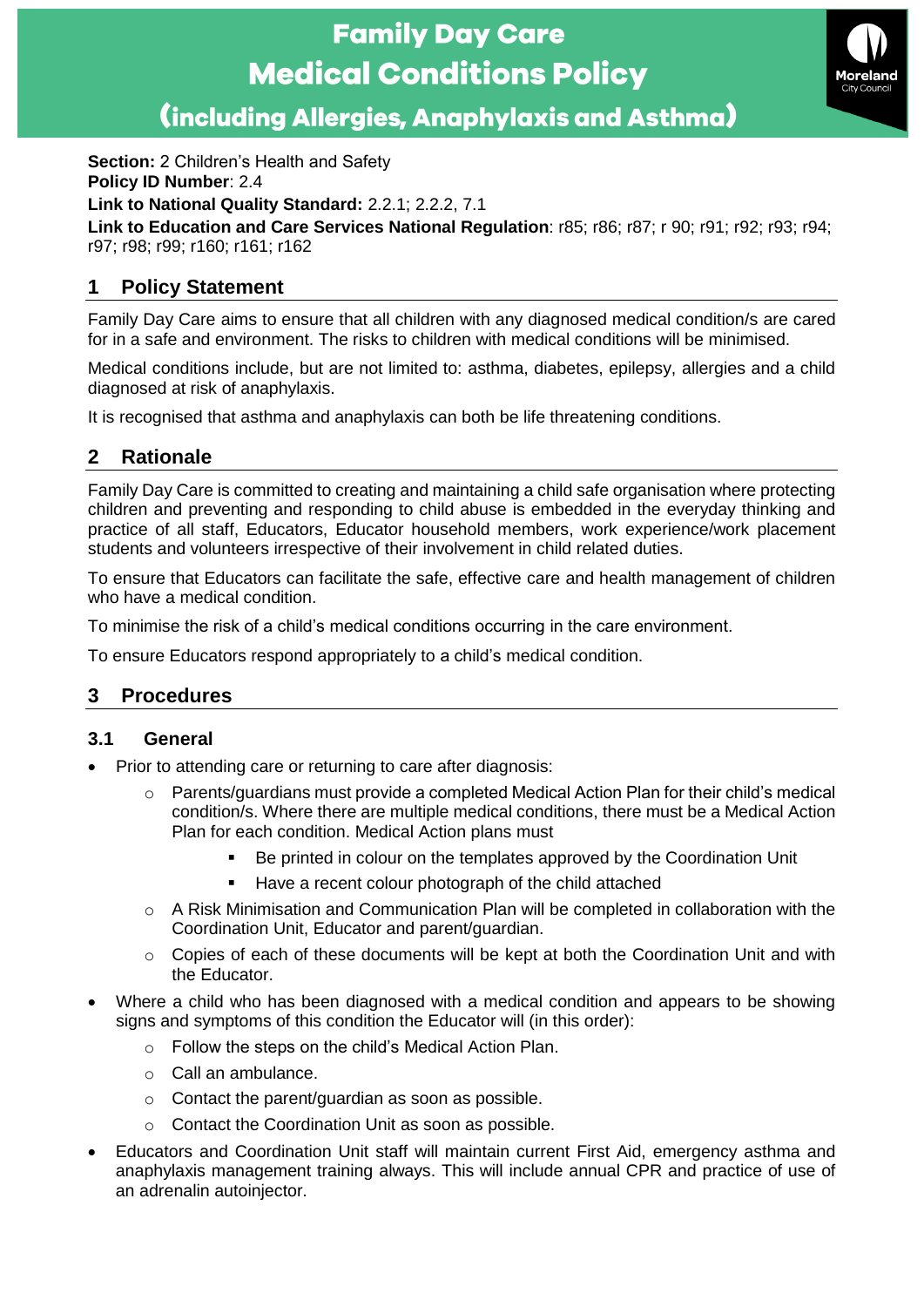

- A child's first indication of a medical condition can unexpectedly occur whilst the child is in care, the Educator is responsible to provide immediate First Aid to the child and contact emergency services, parents/guardians and the Coordination Unit as quickly as possible.
- There will be clear and open communication between Educators, parents/guardians and Coordination Unit staff to ensure current information and documentation for all children with medical conditions.

#### **3.2 Medication Procedures**

- Parents/ Guardians must provide all medication outlined on the child's Medical Action Plan and these must be available at all times the child is in care. The parent may elect to leave medication at the Educator's home by mutual agreement.
	- $\circ$  In these circumstances the Educator will check the expiry date monthly and remind the parent/guardian when the expiry date is approaching.
	- o If medication is out of date the Educator will inform the parent/guardian and it must be replaced prior to the child returning to care.
- All medication must be handed to the Educator on arrival for correct storage during the day. Medication must not be left in children's bags and must not be accessible to children. Educators will store medication as per directions on the packaging.
- All medication must be in the original container, bearing the original label with a clear use by date. If medication is out of date it will not be administered, and the parent/guardian will be notified immediately.
	- o All prescribed medication must be prescribed for the child by a registered medical practitioner and must state on the label the date of the prescription, child's name, dosage and administration timing.
	- o Over the counter medications being authorised for use by the parents must have clear instruction for dosage on the label.
- When administering medication, the Educator will:
	- $\circ$  check the label of the medication for:
		- use by date (medication that is out of date will not be administered).
		- dosage, checking the label against the instructions written on the Medication form. The dose to be given must not exceed the instructions on the label of the medication. If the instructions on the Medication Form differ from the label, the Educator must contact the parent to discuss and the Coordination Unit if support is required.
		- In the case of prescription medication, the child's name.
	- $\circ$  Carefully measure the amount of medication required and support and supervise the child taking the medication.
	- $\circ$  Complete the Medication form and have the parent, quardian or authorised nominee sign it when collecting the child.

#### **3.3 Medical Condition Diagnosis**

- Parents/guardians must advise the service of their children's health status and medical requirements when requesting care or before their child returns to care after diagnosis.
- Parents/guardians must provide the service (prior to commencement or before resuming care after diagnosis) with an Action Plan for all diagnosed medical conditions.
- Parents/guardians are to communicate with Educators and the Coordination Unit of any changes to their child's medical condition – e.g. If parents/guardians have had to activate the plan and any changes/updates in their child's diagnosis.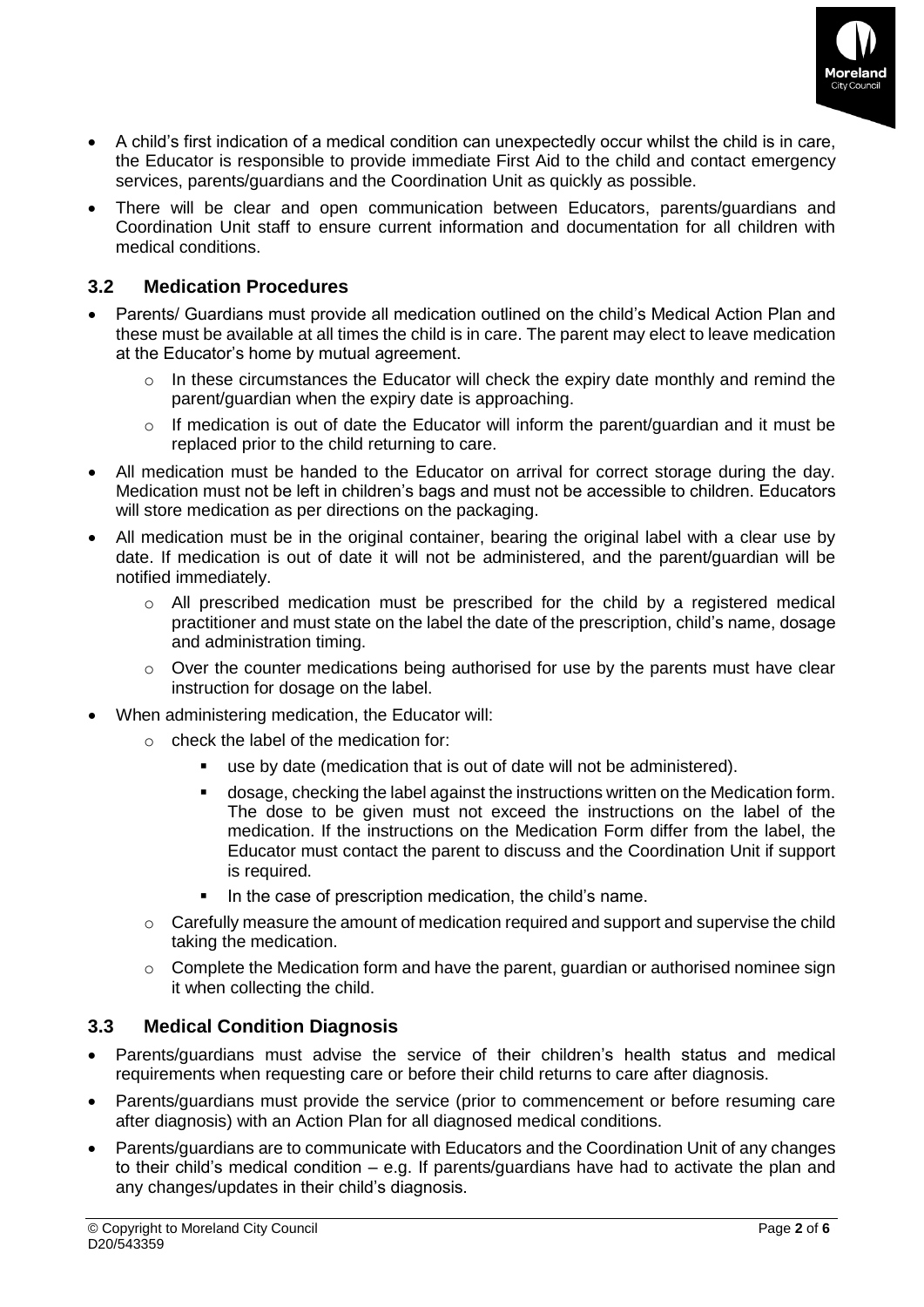

- Parents/guardians must provide the child's Medical Action Plan. This must be signed and dated by a registered medical practitioner and must include a coloured photo of the child. Any time the Medical Action Plan changes it must be updated and provided to the Educator. Medical Action Plans must be reviewed by a registered medical practitioner prior to the review date listed on the plan or if no date is specified at least 12 monthly.
- Educators must advise Coordination Unit staff of any new diagnoses, changes/updates that occur with all their children's medical conditions.
- Educators will ensure the location of children's medication is easily accessible to adults and inaccessible to children. Medical Action Plans must be displayed where they are easily recognisable and accessible.
- Educators will ensure the child's medication and Medical Actions plans are taken with them when taking the child out of the Educator's home for an excursion or routine outing.
- Educators will record all occurrences of a child's illness, including those which involve the child's medical condition/s or use of the medication relating to this, on an Illness Record and/or Medication forms. These incidents will be reported to the Coordination Unit as soon as possible.
- The Coordination Unit staff will provide a copy of the Medical Conditions Policy to any family that has a child with a specific health care need, allergy or other relevant medical condition.

#### **3.4 Risk Minimisation and Communication Plans**

- The Risk Minimisation Plan will ensure that:
	- $\circ$  the risks relating to the child's medical condition are assessed and minimised; and
	- $\circ$  when relevant, the practices and procedures in relation to the safe handling, preparation, consumption and service of food are developed and implemented; and
	- $\circ$  there are practices and procedures to notify parents of any known allergens that pose a risk to a child and strategies for minimising the risk are developed and implemented; and
	- o practices and procedures ensuring that Educators, Coordination Unit staff and volunteers can identify the child, the child's medical action plan and the location of the child's medication are developed and implemented; and
	- o there are practices and procedures ensuring that the child does not attend care without medication prescribed by the child's medical practitioner in relation to the child's medical condition.
- The management of risks may include the following if food has been identified as one of the risk factors relating to a child's medical condition:
	- $\circ$  Safe food handling and preparation preventing cross contamination of allergens;
	- o Safe food consumption and serving of food preventing cross contamination of the allergens;
	- o Safe food practices around children sharing food, keeping at risk children closely supervised during mealtimes and limiting food activities to ingredients that are not on the at-risk list for the child; and
	- $\circ$  Increased hand washing routines and thorough cleaning of equipment preventing cross contamination of the allergens.
- The Communication Plan must include practices and procedures to ensure that:
	- o All Coordination Unit staff, Educators, Educator Assistants, visiting early childhood intervention staff members, volunteers and parents or guardians of children attending the program are informed about management of medical conditions in the program and the Medical Conditions Policy of the program.
	- o Parents/guardians of a child diagnosed with a medical condition who is attending the program can communicate with the Educator and staff about any changes required to the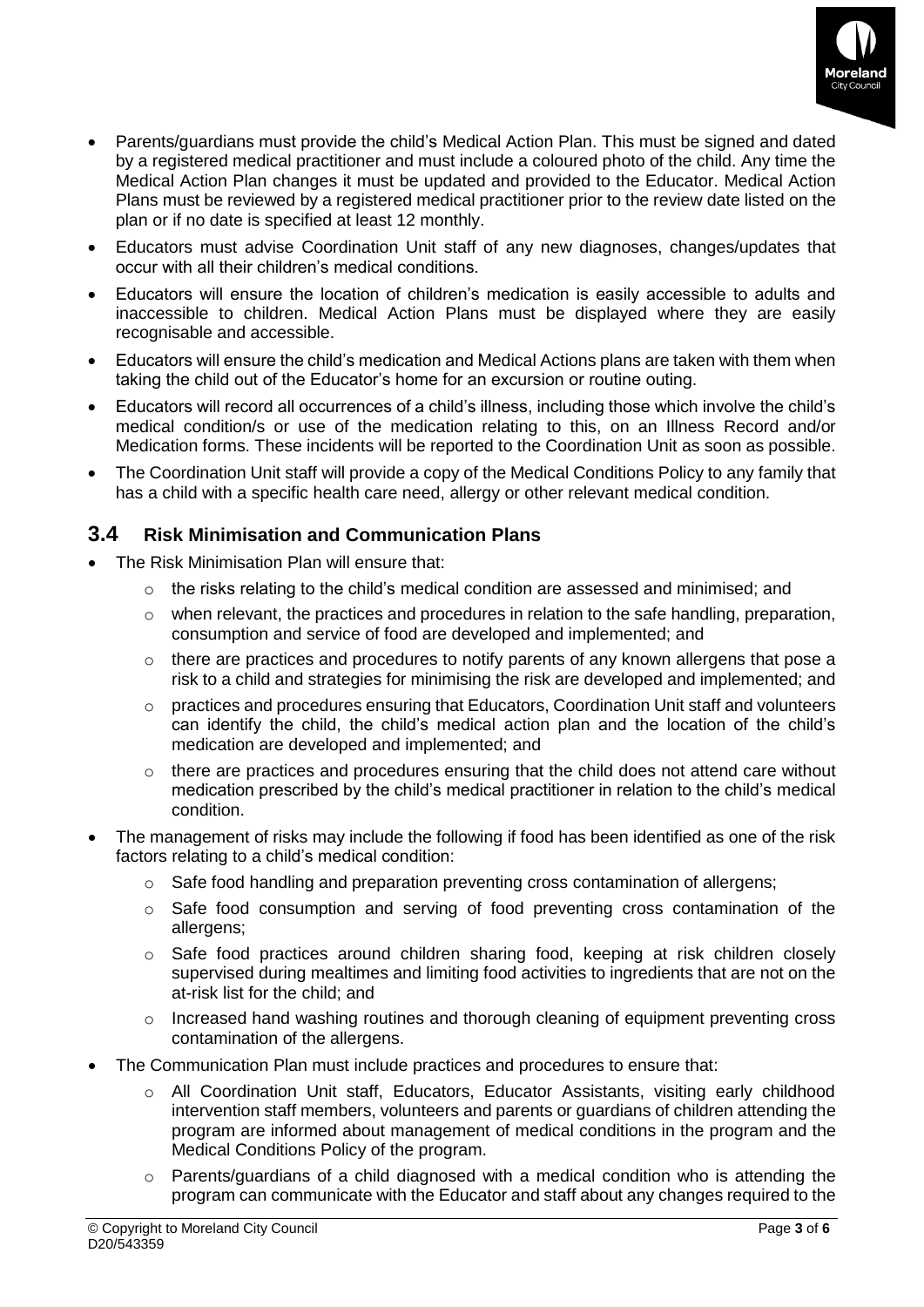

Risk Minimisation Plan and the Medical Action Plan and how that communication can occur.

• Visiting early childhood staff and volunteers are informed about and familiar with a child's Risk Minimisation Plan and Medical Action plans.

# **3.5 Asthma**

- Educators will keep a blue/grey reliever puffer (e.g. Ventolin) and disposable spacers in their first aid kit to support children that may have a first-time asthma attack in care. All new Educators will have this in place prior to registration, all existing Educators (at 11 June 2021) will implement this by 1 August 2021.
- If a child is having difficulty breathing and does not have an Asthma Action Plan, the Educator will follow the Asthma Australia First Aid Plan. See Attachment 1
	- 1. Sit the person upright
		- a. Be calm and reassuring
		- b. Do not leave them alone
	- 2. Give 4 separate puffs of blue/grey reliever puffer
		- a. Shake puffer
		- b. Put 1 puff into the spacer
		- c. Take 4 breaths from spacer
			- i. Repeat until 4 puffs have been taken
	- 3. Wait 4 minutes
		- a. If there is no improvement, give 4 more separate puffs of blue/grey reliever as above **If there is still no improvement**
	- 4. Dial triple zero (000)
		- a. Say 'ambulance' and that someone is having an asthma attack
		- b. Keep giving 4 separate puffs everyone 4 minutes until emergency assistance arrives.
- School aged children may self-administer asthma medication under the following circumstances:
	- o Written authorisation is provided in the child's Asthma Action Plan.
	- $\circ$  Medication is to be provided to the Educator for safe storage, and they will provide it to the child when required.
	- $\circ$  The Educator will fully supervise the self-administration of medication and will document it on the Medication form.

#### **4 References**

- [Education and Care Services National Law Act](https://www.acecqa.gov.au/nqf/national-law-regulations/national-law)
- [Education and Care Services National Regulations](https://www.acecqa.gov.au/nqf/national-law-regulations/national-regulations)
- [National Quality Standards](https://www.acecqa.gov.au/nqf/national-quality-standard)
- [ACECQA](https://www.acecqa.gov.au/)
- Educator Service Agreement
- Australian Society for Clinical Immunology and Allergy
- Asthma Australia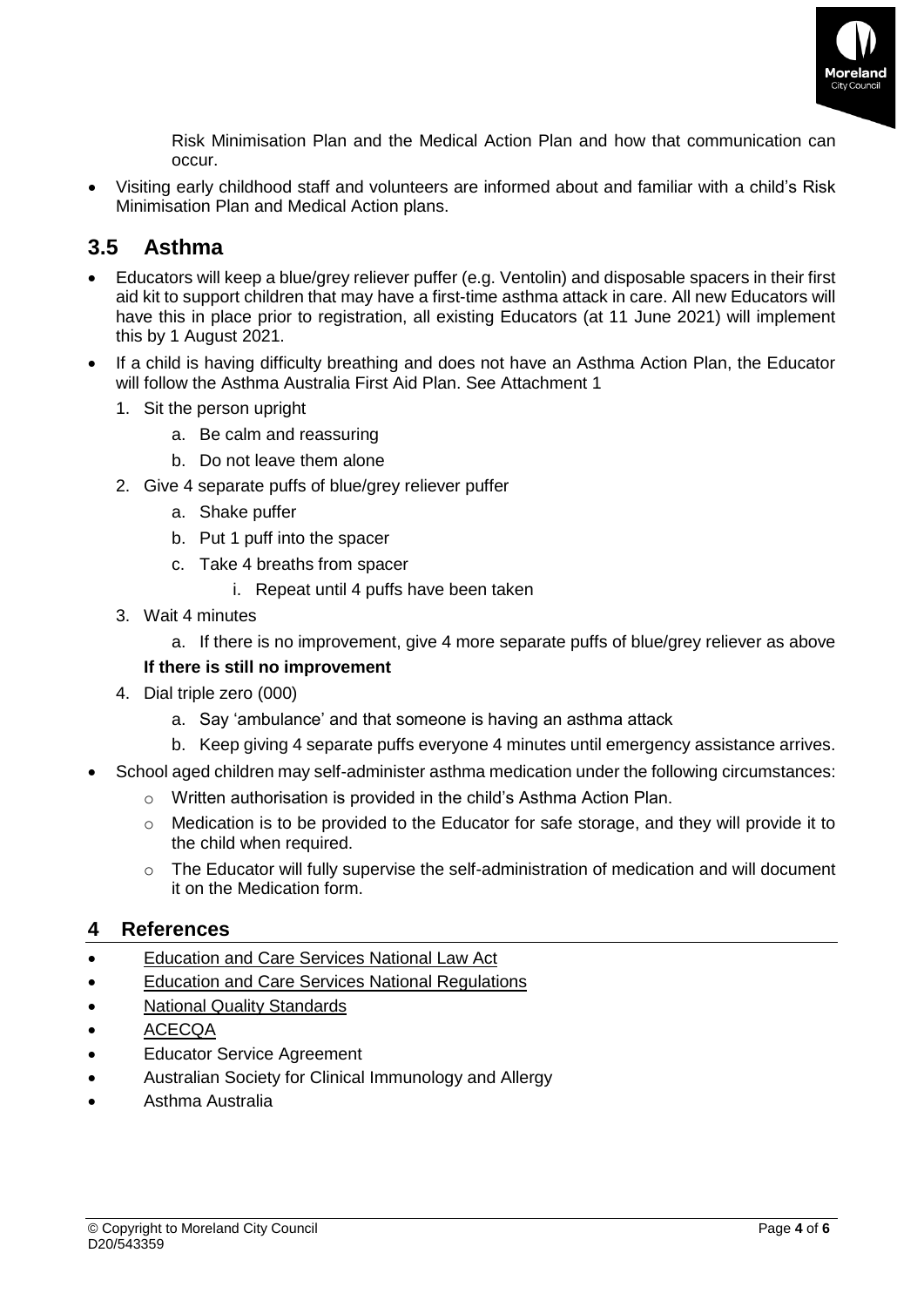

# **5 Definitions**

| <u>llerm</u>                                                     | <b>Definition</b>                                                                                                                                                                                                                |  |  |
|------------------------------------------------------------------|----------------------------------------------------------------------------------------------------------------------------------------------------------------------------------------------------------------------------------|--|--|
| Anaphylaxis                                                      | Anaphylaxis is a severe, life-threatening allergic reaction. The most<br>common causes in young children are eggs, peanuts, tree nuts,<br>cow's milk, bee or other insect stings, and some medications.                          |  |  |
| <b>Allergies</b>                                                 | Allergies are an immune system response to an external stimulus<br>that the body identifies as an allergen. People genetically<br>programmed to experience an allergic reaction will make antibodies<br>to particular allergens. |  |  |
| <b>Allergy Action Plan and</b><br><b>Anaphylaxis Action Plan</b> | The template for Allergy and Anaphylaxis Action Plans are<br>provided by Australian Society for Clinical Immunology and<br>Allergy (ASCIA).                                                                                      |  |  |
| Asthma                                                           | Asthma is a respiratory condition marked by attacks of spasm in the<br>bronchi of the lungs, causing difficulty in breathing. It is usually<br>connected to allergic reaction or other forms of hypersensitivity.                |  |  |
| <b>Asthma Action Plan</b>                                        | The template for Asthma Action Plans are provided by Asthma<br>Australia                                                                                                                                                         |  |  |
| <b>Risk Management Plan</b>                                      | Risk minimisation plans identifies and endeavours to minimise the<br>risks related to the child's specific health care needs, allergy or<br>relevant medical condition.                                                          |  |  |
| <b>Risk Communication Plan</b>                                   | Risk Communication plans outline how the service<br>will<br>communicate with parents, Educators, coordination staff and<br>volunteers the specific healthcare needs of children attending the<br>service.                        |  |  |

#### **Revision History**

| .             |                         |                         |                                                                  |  |
|---------------|-------------------------|-------------------------|------------------------------------------------------------------|--|
| Date          | <b>Revision No.</b>     | <b>Revision Section</b> | <b>Revision Description</b>                                      |  |
| December 2016 | 1.0                     | All                     | Initial Policy Release (creation date)                           |  |
| May 2021      | 2.0                     | All                     | Updated from old Policy to new format and<br>current information |  |
| May 2022      | <b>Next Review Date</b> |                         |                                                                  |  |

#### **This policy and procedure supersedes the one in the Family Day Care Policy Manual dated 2016**